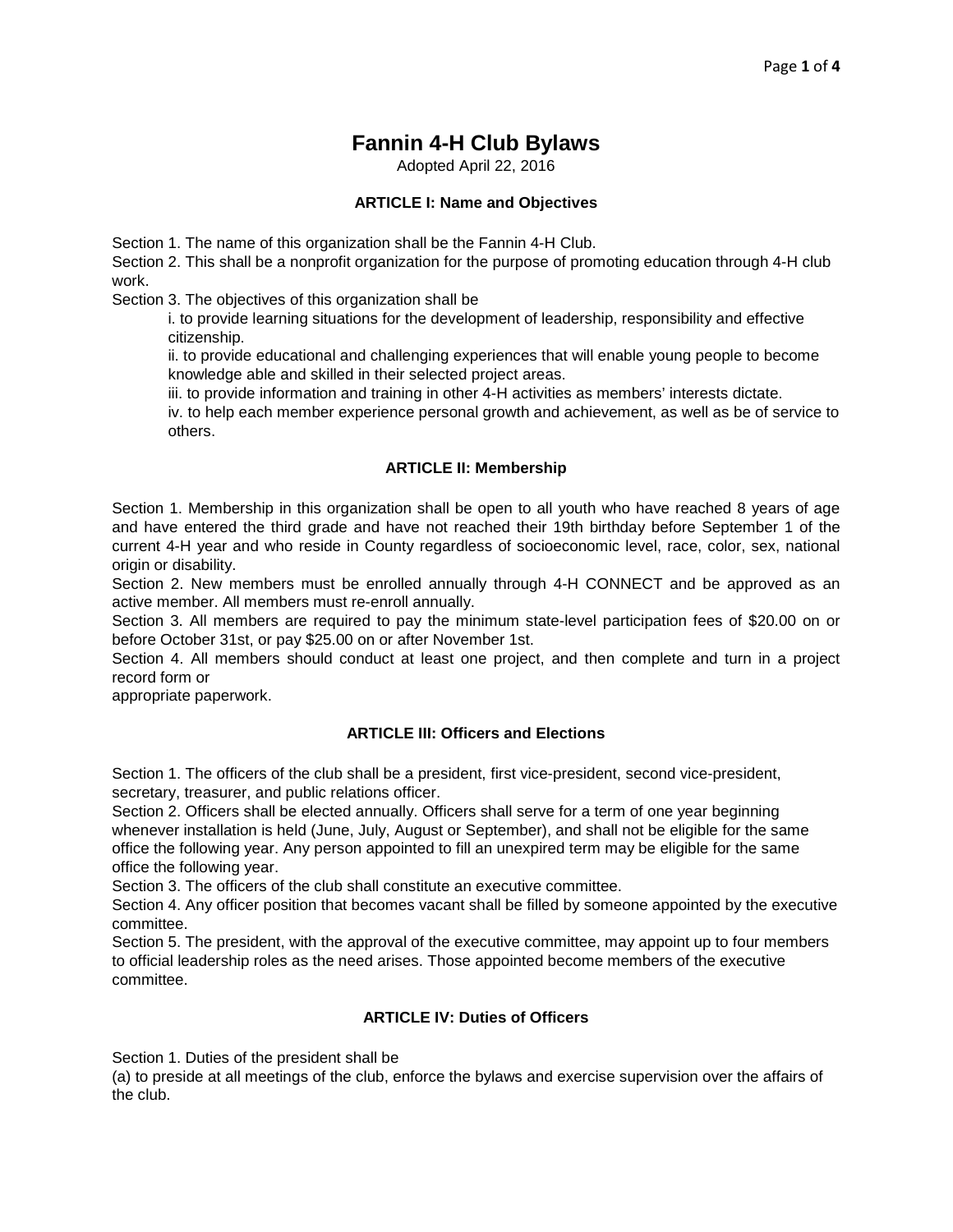- (b) to appoint standing and special committees.
- (c) to serve as an ex-officio member of each committee, except the nominating committee.
- (d) to serve as delegate of the club to the County 4-H Council.

Section 2. Duties of the first vice-president shall be

(a) to assist the president.

(b) to perform the duties of the president in the absence of that officer.

(c) to serve as chairman of the program committee.

- (d) to help plan all club educational programs one year in advance.
- (e) to provide advice to the presiding officer on parliamentary procedure.
- (f) to instruct members in correct parliamentary procedure.

Section 3. Duties of the second vice-president shall be

(a) to assist the president.

(b) to perform the duties of the president in the absence of the president and first vice-president.

(c) to serve as chairman of the recreation/social committee.

(d) to help plan recreation and refreshments for each club meeting and plan special social events of the club.

Section 4. Duties of council delegate(s) shall be

(a) to serve as delegate to the County 4-H Council.

(b) to keep the club informed of county 4-H activities and assist in the coordination of local and county activities.

(c) to encourage all 4-H members to become involved in county 4-H activities.

Section 5. Duties of the secretary shall be

(a) to keep a full and correct record of all proceedings of the club.

(b) to have charge of club correspondence.

(c) to keep the roll and read the minutes at each meeting.

Section 6. Duties of the treasurer shall be

(a) to help prepare a budget for approval by the club.

(b) to receive, hold and pay out all monies of the club as designated by the adopted budget. Any

expenditures not included in the budget must be approved by the executive committee.

- (c) to keep an accurate record of the receipt and expenditures of all funds.
- (d) to present a financial statement when requested to do so.

(e) to serve as chairman of the finance committee.

Section 7. Duties of the public relations officer shall be

(a) to report activities of the club to local news media.

(b) to report activities to the county Extension agent and/or in the county 4-H newsletter.

(c) to serve as chairman of the membership committee.

(d) to help enroll members into the club and be in charge of promotion and recruitment of new members.

#### **ARTICLE V: Leaders and Duties**

Section 1. Adult leaders of the club shall be

(a) the club manager and the assistant club manager(s) recruited by a special committee, or nominated by the nominating committee during April or May of each year. Subject to the approval of the county Extension agent and the 4-H & Youth Development Committee.

(b) leaders in specific project or activity areas such as judging, clothing, swine, poultry, demonstrations, records, etc., who shall be appointed by the club managers and the executive committee.

(c) committee advisors or leaders who shall be appointed by the executive committee and club managers.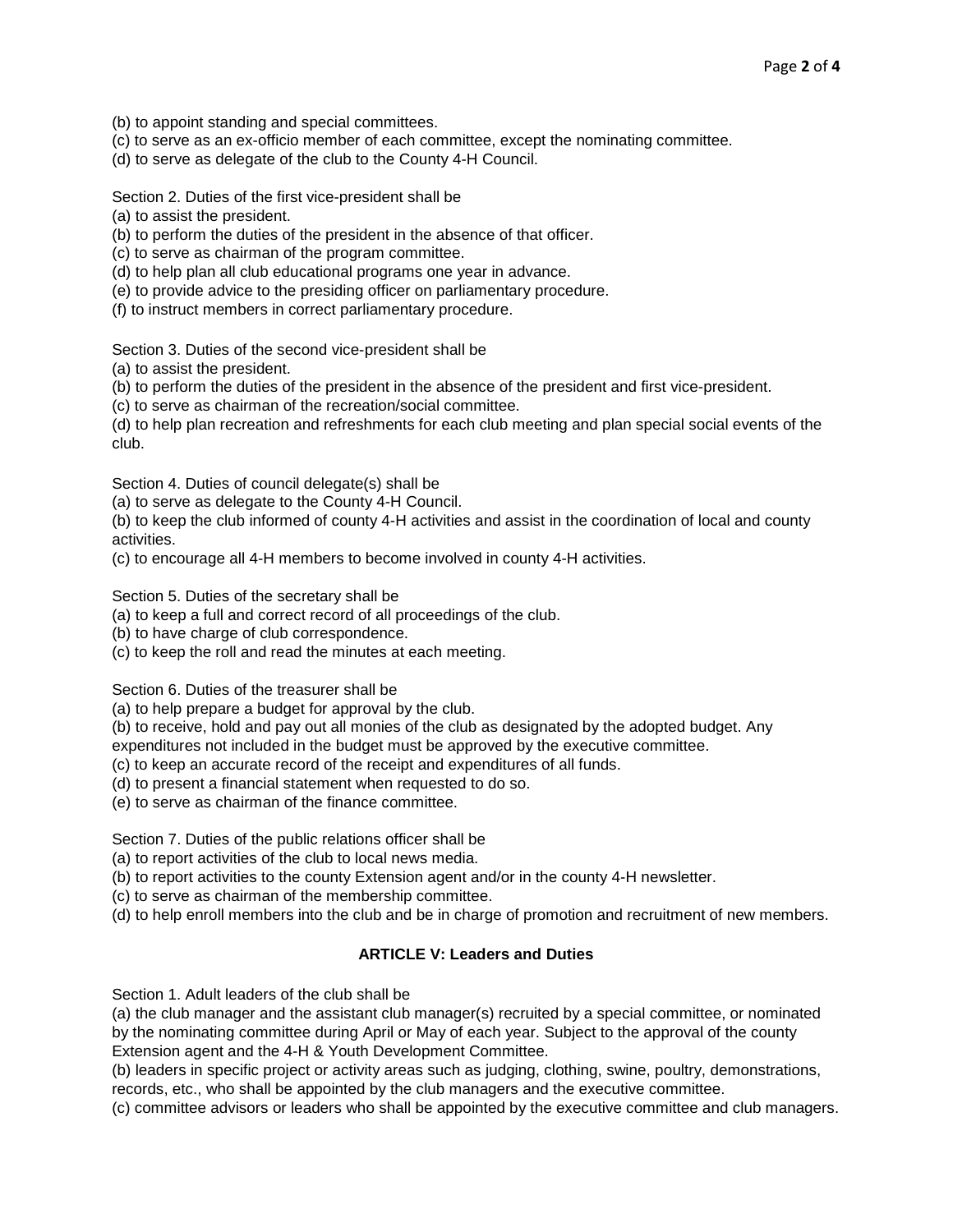Section 2. Duties of the club managers shall be

(a) to be responsible for the overall year's program of the club.

(b) to work as close advisors and leaders along with the executive committee, other committees and adult and junior leaders to see that the club's program and activities are well-planned and executed.

(c) to work closely with county Extension agents and other adult volunteers to coordinate local and county activities.

(d) to keep the best interests of each member foremost in the plans of the club.

Section 3. Duties of the project and activity leaders shall be

(a) to be responsible for planning and directing activities and programs in their specific area.

(b) to work closely with club managers to coordinate their projects with other club activities.

(c) to use junior leaders to assist them in their areas.

Section 4. Duties of the committee advisors or leaders shall be

(a) to provide leadership and guidance to individual committees.

(b) to help committee members assume as much responsibility as they are capable of and to have successful experiences in carrying out responsibilities.

Section 5. Junior Leaders of the club shall be members who are in the  $3<sup>rd</sup>$  grade who have been members for at least one year. Their duties shall include

(a) assisting adult leaders in all phases of the 4-H program.

(b) providing leadership, knowledge, skills and enthusiasm to club and county 4-H activities as the opportunities and needs arise.

(c) helping individual club members.

Section 6. Teen Leaders of the club shall be members who are at least  $6<sup>th</sup>$  grade with 1 year of project experience. Their duties shall include.

(a) lead a club or a project group with an adult present.

(b) providing leadership, knowledge, skills and enthusiasm to club and county 4-H activities as the opportunities and needs arise.

(c) helping individual club members.

## **ARTICLE VI: Committees and Duties**

Section 1. The standing committees of the organization shall be finance, membership, program social and community service. These committees shall be appointed by the executive committee, club manager and assistant club manager at the beginning of the year for a one-year term.

Section 2. Duties of the standing committees shall be

(a) Finance - the finance committee shall have the responsibility of presenting a proposed budget to the club and arranging for an audit of the books when necessary. The committee shall also review the financial status of the club and make recommendations for fund-raising projects during the year. (b) Membership - The membership committee shall encourage every eligible boy or girl in the neighborhood or community to become a 4-H member. The committee will also be responsible for securing and enrolling new members for the club, welcoming visitors and prospective members at club

meetings, and providing new members with 4-H club information.

(c) Program - The program committee shall be responsible for all of the programs at the regular meetings. This includes planning the year's programs at the beginning of the club year and being responsible for each program during the year.

(d) Social - The social committee shall be responsible for providing recreation at each club meeting, for all special social activities during the year, and for appointing families to provide refreshments and be hosts and hostesses for each regular meeting.